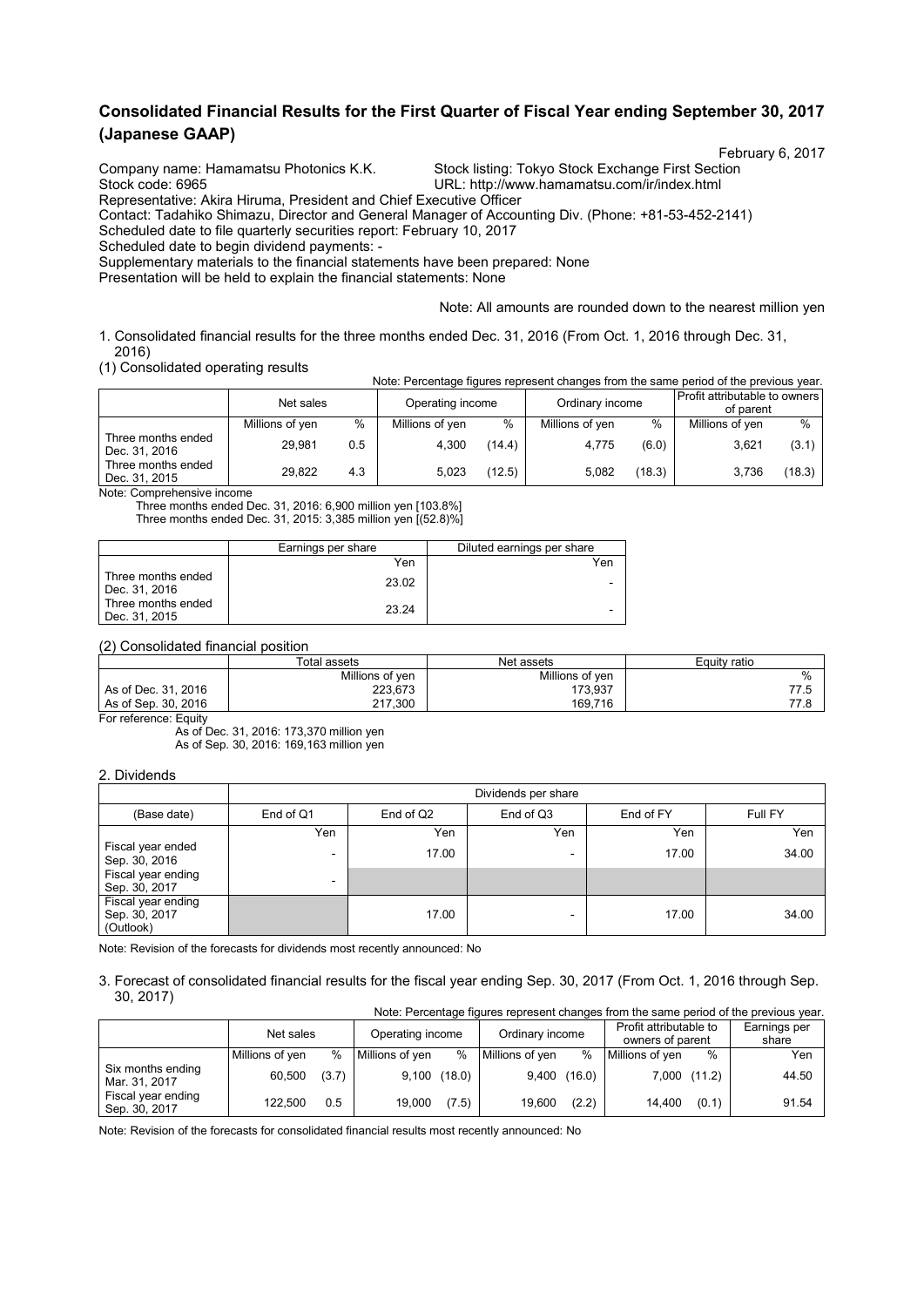#### 4. Others

- (1) Changes in consolidated subsidiaries (Changes in scope of consolidation): None
- (2) Application of special accounting treatment for preparing quarterly consolidated financial statements: Yes
- (3) Changes in accounting principles, changes in accounting estimates, and changes in presentation due to revisions
	- (a) Changes in accounting principles accompanying revisions in accounting standards: None
	- (b) Changes other than those in (a) above: None
	- (c) Changes in accounting estimates: None
	- (d) Changes in presentation due to revisions: None
- (4) Number of shares outstanding
	- (a) Number of shares outstanding at end of period including treasury shares As of Dec. 31, 2016: 167,529,968 shares As of Sep. 30, 2016: 167,529,968 shares
	- (b) Number of treasury shares at end of period As of Dec. 31, 2016: 10,213,758 shares As of Sep. 30, 2016: 10,213,758 shares
	- (c) Average number of shares issued during the period Three months ended Dec. 31, 2016: 157,316,210 shares Three months ended Dec. 31, 2015: 160,786,317 shares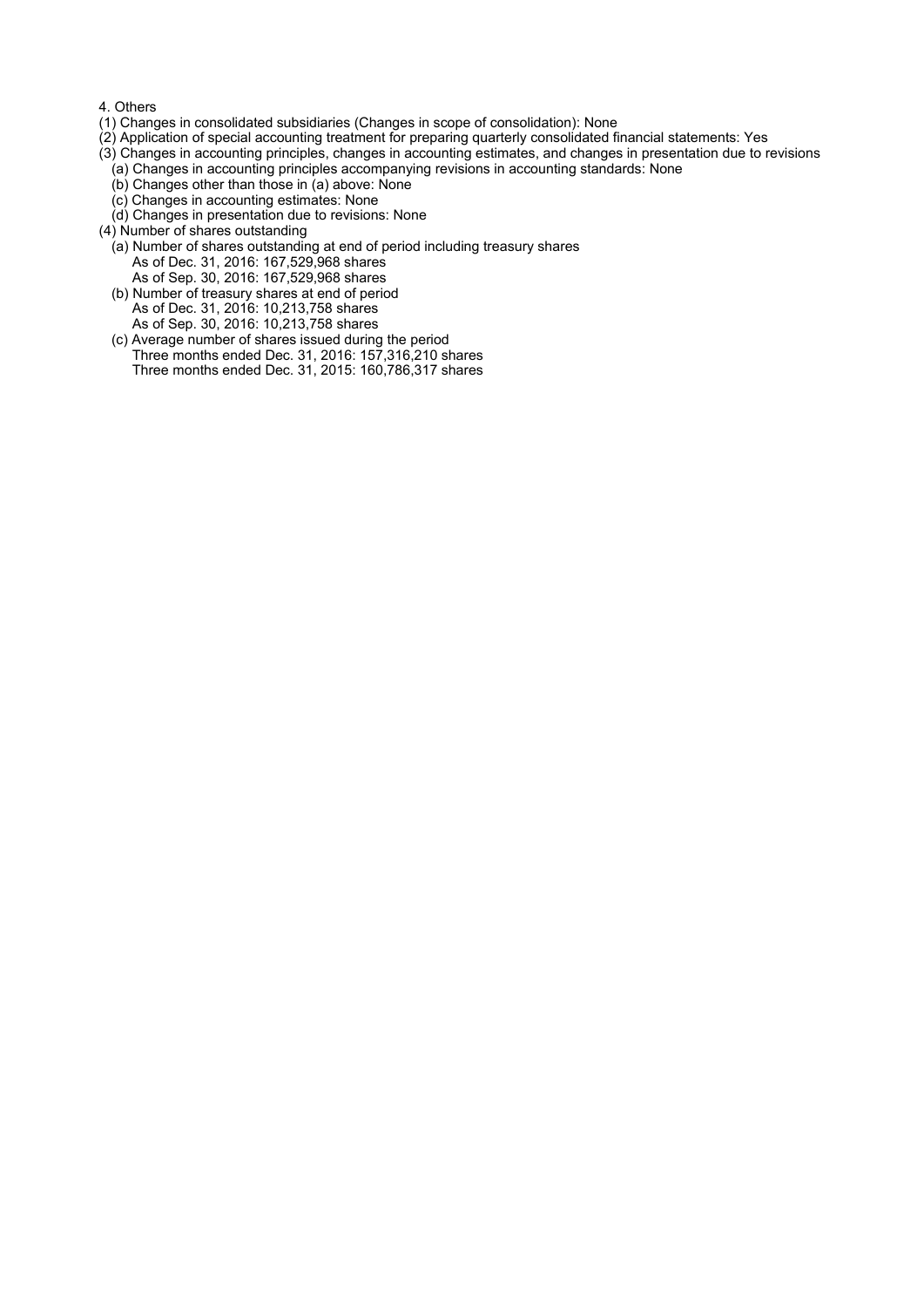# **1. Qualitative Information Related to Consolidated Performance for the First Quarter of this Fiscal Year**

# **(1) Operating Results**

In the business environment for the first quarter of this fiscal year (three months ended December 31, 2016), the economy traced a gradual recovery trend as personal consumption remained steady and a recovery in export activity was evident as well. Nevertheless, there also were obstacles, such as the risk of a slowdown in the economies of newly developing countries, the problem of Great Britain's withdrawal from the EU, and the change of political administration in the United States, and the future outlook for the economy remained opaque.

Given these circumstances, our Group strove to ensure net sales and earnings by continuing proactive capital investment for the future, pursuing research and development concerning light, and working on the development of new products to address customers' needs.

As a result, we closed the first quarter with net sales of JPY 29,981 million, up by JPY 158 million (0.5%) over one year ago. From an earnings perspective, however, operating income was JPY 4,300 million, down JPY 723 million (14.4%) compared with one year ago, and ordinary income was JPY 4,775 million, down by JPY 307 million (6.0%) from the previous year, and quarterly profit attributable to owners of parent was JPY 3,621 million, down by JPY 114 million (3.1%) from the same period one year ago.

Performance by segment is as follows;

#### (Electron Tube)

Although sales of photomultiplier tubes (PMT) for nuclear medicine applications such as Positron Emission Tomography (PET) and semiconductor devices such as wafer inspection equipment were strong, and sales for academic applications also rose as a result of orders for PMT to use in high-energy physics experiments, results compared with the same period one year ago were negatively affected by downward pressure on sales as the exchange rate shifted to appreciation of the yen.

In imaging devices and light sources, sales in the industrial field of microfocus X-ray light sources for nondestructive testing devices improved steadily centered on Asia, but sales of our Stealth Dicing Engine for silicon wafer dicing contracted. In addition, sales in the medical field of scintillators for converting X-ray light into visible light struggled to expand.

As a result of the above factors, the Electron Tube business closed the first quarter with net sales of JPY 11,151 million, down by 4.1%, and operating income of JPY 3,638 million, down by 9.6% from the same period one year ago.

(Opto-semiconductor)

In opto-semiconductors, even though sales were pushed downward by the effect of the appreciation of the yen, sales of flat panel sensors for dental applications in the medical field rose substantially centered on overseas markets. In addition, sales of our core silicon photodiodes continued to increase steadily centered on applications for other medical devices. In the industrial field, sales of image sensors for semiconductor fabrication and inspection equipment, and sales of silicon photodiodes and LED for the encoders used for industrial robotic control, remained strong.

As a result, net sales in the Opto-semiconductor business were JPY 14,047 million, up by 4.5%, and operating income was JPY 4,071 million, down by 0.6% from the same period one year ago.

(Imaging and Measurement Instruments)

In the image processing and measurement systems business, sales of failure analysis systems for semiconductor manufacturing continued to expand vigorously, primarily in Asia, and sales of cameras for Xray nondestructive testing in markets such as foods also were steady. On the other hand, sales of digital cameras used in the field of life sciences and biology declined, affected by the impact of inventory adjustments caused by delayed releases of customers' new products.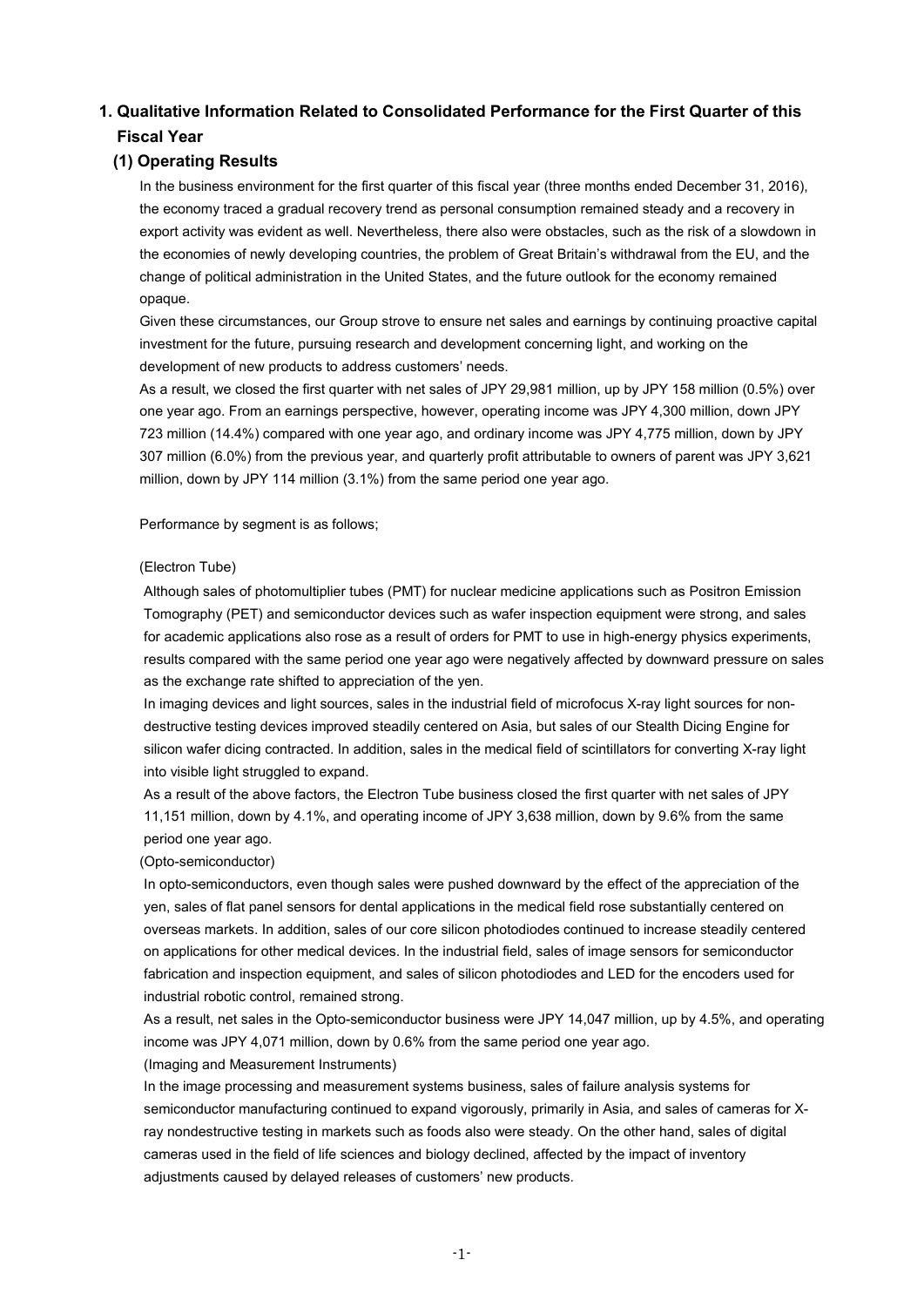As a result, net sales for the Imaging and Measurement Instruments business were JPY 3,806 million, down by 0.3%, and operating income was JPY 674 million, down by 10.8% from the same period one year ago. (Other)

Sales from other operations include the semiconductor laser business, hotel operations run by Iwata Grand Hotel Inc., a subsidiary, and business relating to the unique products of Beijing Hamamatsu Photon Techniques, Inc., which is also a subsidiary.

Net sales were JPY 975 million, up by 4.5%, and operating income was JPY 68 million, down by 19.7% from the same period one year ago.

### **(2) Financial Conditions**

Current assets increased by JPY 3,455 million from the year ended September 30, 2016. This mainly reflected an increase in cash and deposits of JPY 2,455 million, and an increase in inventories of JPY 1,618 million, respectively.

Non-current assets increased by JPY 2,917 million from the end of the previous fiscal year. This was mainly from an increase in property, plant and equipment of JPY 2,595 million that resulted from increases in construction in progress, buildings and structures.

Total assets at the end of the first quarter were JPY 223,673 million, up by JPY 6,372 million from the year ended September 30, 2016.

Current liabilities increased by JPY 2,084 million from the end of the previous fiscal year. Total current liabilities increased mainly because of an increase in accounts payable - facilities (current liabilities-other) of JPY 1,236 million and an increase in deposits received (current liabilities-other) of JPY 1,173 million, respectively.

Non-current liabilities increased by JPY 67 million from the previous fiscal year-end, mainly due to an increase in net defined benefit liability of JPY 96 million.

Total liabilities at the end of the first quarter were JPY 49,735 million, up by JPY 2,151 million from the end of the fiscal year ended September 30, 2016.

Net assets were JPY 173,937 million, up by JPY 4,221 million from the previous fiscal year-end. This mainly reflected an increase in foreign currency translation adjustment of JPY 3,026 million, and an increase in retained earnings of JPY 942 million that included the reported profit attributable to owners of parent.

#### **(3) Projection for the year**

There is no change to the projection for the first six months ending March 31, 2017 and for the fiscal year ending September 30, 2017 released on November 7, 2016.

We assume the yen/US dollar exchange rate will be JPY 100 and the yen/Euro exchange rate will be JPY 110.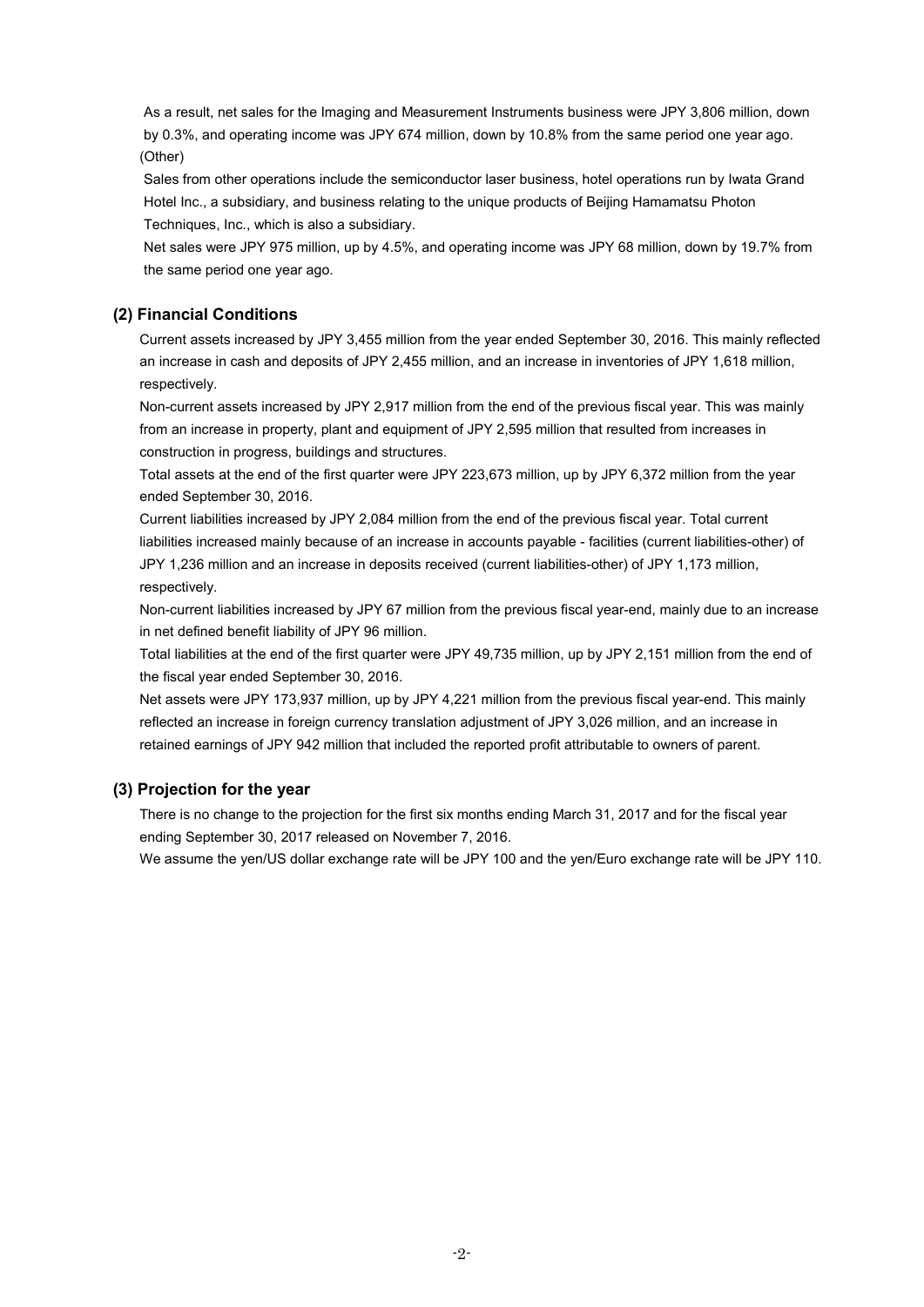Consolidated Balance Sheets

|                                        | As of<br>Sep. 30, 2016 | As of<br>Dec. 31, 2016 |
|----------------------------------------|------------------------|------------------------|
| Assets                                 |                        |                        |
| <b>Current assets</b>                  |                        |                        |
| Cash and deposits                      | 74,503                 | 76,958                 |
| Notes and accounts receivable - trade  | 27,916                 | 29,164                 |
| Securities                             | 1,000                  |                        |
| Merchandise and finished goods         | 7,554                  | 8,866                  |
| Work in process                        | 16,248                 | 16,527                 |
| Raw materials and supplies             | 6,241                  | 6,268                  |
| Other                                  | 7,232                  | 6,360                  |
| Allowance for doubtful accounts        | (188)                  | (183)                  |
| Total current assets                   | 140,508                | 143,964                |
| Non-current assets                     |                        |                        |
| Property, plant and equipment          |                        |                        |
| Buildings and structures, net          | 29,231                 | 29,905                 |
| Machinery, equipment and vehicles, net | 10,070                 | 10,586                 |
| Tools, furniture and fixtures, net     | 3,762                  | 3,953                  |
| Land                                   | 16,406                 | 16,463                 |
| Leased assets, net                     | 195                    | 188                    |
| Construction in progress               | 4,625                  | 5,791                  |
| Total property, plant and equipment    | 64,292                 | 66,888                 |
| Intangible assets                      | 1,463                  | 1,534                  |
| Investments and other assets           |                        |                        |
| Investment securities                  | 2,446                  | 2,744                  |
| Deferred tax assets                    | 6,638                  | 6,568                  |
| Other                                  | 1,970                  | 1,992                  |
| Allowance for doubtful accounts        | (19)                   | (19)                   |
| Total investments and other assets     | 11,036                 | 11,286                 |
| Total non-current assets               | 76,792                 | 79,709                 |
| <b>Total assets</b>                    | 217,300                | 223,673                |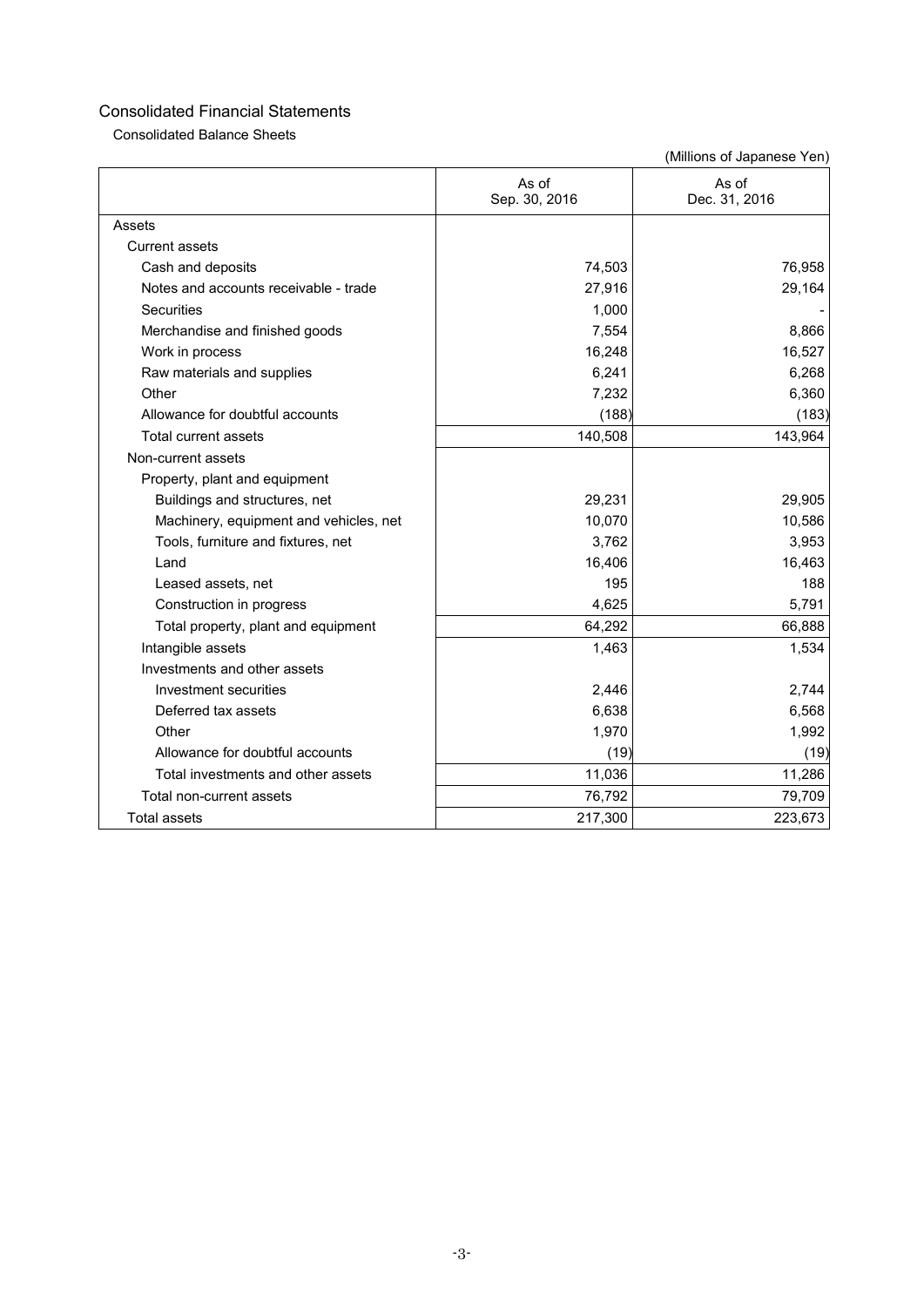Consolidated Balance Sheets

| Liabilities<br><b>Current liabilities</b><br>4,580<br>4,668<br>Notes and accounts payable - trade<br>9,451<br>8,880<br>Electronically recorded obligations - operating<br>2,183<br>2,176<br>Short-term loans payable<br>218<br>215<br>Current portion of long-term loans payable<br>2,019<br>1,201<br>Income taxes payable<br>3,613<br>Provision for bonuses<br>1,767<br>Other<br>10,380<br>14,480<br>31,876<br><b>Total current liabilities</b><br>33,961<br>Non-current liabilities<br>6,844<br>6,801<br>Long-term loans payable<br>7,118<br>7,215<br>Net defined benefit liability<br>Other<br>1,743<br>1,757<br>15,707<br>15,774<br>Total non-current liabilities<br><b>Total liabilities</b><br>47,583<br>49,735<br>Net assets<br>Shareholders' equity<br>34,928<br>34,928<br>Capital stock<br>34,672<br>34,672<br>Capital surplus<br>119,259<br>120,201<br>Retained earnings<br>Treasury shares<br>(16, 059)<br>(16, 059)<br>Total shareholders' equity<br>172,800<br>173,743<br>Accumulated other comprehensive income<br>Valuation difference on available-for-sale<br>455<br>657<br>securities<br>(2,921)<br>Foreign currency translation adjustment<br>104<br>Remeasurements of defined benefit plans<br>(1, 170)<br>(1, 134)<br>Total accumulated other comprehensive<br>(3,637)<br>(372)<br>income<br>553<br>Non-controlling interests<br>567<br>169,716<br>Total net assets<br>173,937<br>Total liabilities and net assets<br>217,300<br>223,673 | As of<br>Sep. 30, 2016 | As of<br>Dec. 31, 2016 |
|---------------------------------------------------------------------------------------------------------------------------------------------------------------------------------------------------------------------------------------------------------------------------------------------------------------------------------------------------------------------------------------------------------------------------------------------------------------------------------------------------------------------------------------------------------------------------------------------------------------------------------------------------------------------------------------------------------------------------------------------------------------------------------------------------------------------------------------------------------------------------------------------------------------------------------------------------------------------------------------------------------------------------------------------------------------------------------------------------------------------------------------------------------------------------------------------------------------------------------------------------------------------------------------------------------------------------------------------------------------------------------------------------------------------------------------------------------------|------------------------|------------------------|
|                                                                                                                                                                                                                                                                                                                                                                                                                                                                                                                                                                                                                                                                                                                                                                                                                                                                                                                                                                                                                                                                                                                                                                                                                                                                                                                                                                                                                                                               |                        |                        |
|                                                                                                                                                                                                                                                                                                                                                                                                                                                                                                                                                                                                                                                                                                                                                                                                                                                                                                                                                                                                                                                                                                                                                                                                                                                                                                                                                                                                                                                               |                        |                        |
|                                                                                                                                                                                                                                                                                                                                                                                                                                                                                                                                                                                                                                                                                                                                                                                                                                                                                                                                                                                                                                                                                                                                                                                                                                                                                                                                                                                                                                                               |                        |                        |
|                                                                                                                                                                                                                                                                                                                                                                                                                                                                                                                                                                                                                                                                                                                                                                                                                                                                                                                                                                                                                                                                                                                                                                                                                                                                                                                                                                                                                                                               |                        |                        |
|                                                                                                                                                                                                                                                                                                                                                                                                                                                                                                                                                                                                                                                                                                                                                                                                                                                                                                                                                                                                                                                                                                                                                                                                                                                                                                                                                                                                                                                               |                        |                        |
|                                                                                                                                                                                                                                                                                                                                                                                                                                                                                                                                                                                                                                                                                                                                                                                                                                                                                                                                                                                                                                                                                                                                                                                                                                                                                                                                                                                                                                                               |                        |                        |
|                                                                                                                                                                                                                                                                                                                                                                                                                                                                                                                                                                                                                                                                                                                                                                                                                                                                                                                                                                                                                                                                                                                                                                                                                                                                                                                                                                                                                                                               |                        |                        |
|                                                                                                                                                                                                                                                                                                                                                                                                                                                                                                                                                                                                                                                                                                                                                                                                                                                                                                                                                                                                                                                                                                                                                                                                                                                                                                                                                                                                                                                               |                        |                        |
|                                                                                                                                                                                                                                                                                                                                                                                                                                                                                                                                                                                                                                                                                                                                                                                                                                                                                                                                                                                                                                                                                                                                                                                                                                                                                                                                                                                                                                                               |                        |                        |
|                                                                                                                                                                                                                                                                                                                                                                                                                                                                                                                                                                                                                                                                                                                                                                                                                                                                                                                                                                                                                                                                                                                                                                                                                                                                                                                                                                                                                                                               |                        |                        |
|                                                                                                                                                                                                                                                                                                                                                                                                                                                                                                                                                                                                                                                                                                                                                                                                                                                                                                                                                                                                                                                                                                                                                                                                                                                                                                                                                                                                                                                               |                        |                        |
|                                                                                                                                                                                                                                                                                                                                                                                                                                                                                                                                                                                                                                                                                                                                                                                                                                                                                                                                                                                                                                                                                                                                                                                                                                                                                                                                                                                                                                                               |                        |                        |
|                                                                                                                                                                                                                                                                                                                                                                                                                                                                                                                                                                                                                                                                                                                                                                                                                                                                                                                                                                                                                                                                                                                                                                                                                                                                                                                                                                                                                                                               |                        |                        |
|                                                                                                                                                                                                                                                                                                                                                                                                                                                                                                                                                                                                                                                                                                                                                                                                                                                                                                                                                                                                                                                                                                                                                                                                                                                                                                                                                                                                                                                               |                        |                        |
|                                                                                                                                                                                                                                                                                                                                                                                                                                                                                                                                                                                                                                                                                                                                                                                                                                                                                                                                                                                                                                                                                                                                                                                                                                                                                                                                                                                                                                                               |                        |                        |
|                                                                                                                                                                                                                                                                                                                                                                                                                                                                                                                                                                                                                                                                                                                                                                                                                                                                                                                                                                                                                                                                                                                                                                                                                                                                                                                                                                                                                                                               |                        |                        |
|                                                                                                                                                                                                                                                                                                                                                                                                                                                                                                                                                                                                                                                                                                                                                                                                                                                                                                                                                                                                                                                                                                                                                                                                                                                                                                                                                                                                                                                               |                        |                        |
|                                                                                                                                                                                                                                                                                                                                                                                                                                                                                                                                                                                                                                                                                                                                                                                                                                                                                                                                                                                                                                                                                                                                                                                                                                                                                                                                                                                                                                                               |                        |                        |
|                                                                                                                                                                                                                                                                                                                                                                                                                                                                                                                                                                                                                                                                                                                                                                                                                                                                                                                                                                                                                                                                                                                                                                                                                                                                                                                                                                                                                                                               |                        |                        |
|                                                                                                                                                                                                                                                                                                                                                                                                                                                                                                                                                                                                                                                                                                                                                                                                                                                                                                                                                                                                                                                                                                                                                                                                                                                                                                                                                                                                                                                               |                        |                        |
|                                                                                                                                                                                                                                                                                                                                                                                                                                                                                                                                                                                                                                                                                                                                                                                                                                                                                                                                                                                                                                                                                                                                                                                                                                                                                                                                                                                                                                                               |                        |                        |
|                                                                                                                                                                                                                                                                                                                                                                                                                                                                                                                                                                                                                                                                                                                                                                                                                                                                                                                                                                                                                                                                                                                                                                                                                                                                                                                                                                                                                                                               |                        |                        |
|                                                                                                                                                                                                                                                                                                                                                                                                                                                                                                                                                                                                                                                                                                                                                                                                                                                                                                                                                                                                                                                                                                                                                                                                                                                                                                                                                                                                                                                               |                        |                        |
|                                                                                                                                                                                                                                                                                                                                                                                                                                                                                                                                                                                                                                                                                                                                                                                                                                                                                                                                                                                                                                                                                                                                                                                                                                                                                                                                                                                                                                                               |                        |                        |
|                                                                                                                                                                                                                                                                                                                                                                                                                                                                                                                                                                                                                                                                                                                                                                                                                                                                                                                                                                                                                                                                                                                                                                                                                                                                                                                                                                                                                                                               |                        |                        |
|                                                                                                                                                                                                                                                                                                                                                                                                                                                                                                                                                                                                                                                                                                                                                                                                                                                                                                                                                                                                                                                                                                                                                                                                                                                                                                                                                                                                                                                               |                        |                        |
|                                                                                                                                                                                                                                                                                                                                                                                                                                                                                                                                                                                                                                                                                                                                                                                                                                                                                                                                                                                                                                                                                                                                                                                                                                                                                                                                                                                                                                                               |                        |                        |
|                                                                                                                                                                                                                                                                                                                                                                                                                                                                                                                                                                                                                                                                                                                                                                                                                                                                                                                                                                                                                                                                                                                                                                                                                                                                                                                                                                                                                                                               |                        |                        |
|                                                                                                                                                                                                                                                                                                                                                                                                                                                                                                                                                                                                                                                                                                                                                                                                                                                                                                                                                                                                                                                                                                                                                                                                                                                                                                                                                                                                                                                               |                        |                        |
|                                                                                                                                                                                                                                                                                                                                                                                                                                                                                                                                                                                                                                                                                                                                                                                                                                                                                                                                                                                                                                                                                                                                                                                                                                                                                                                                                                                                                                                               |                        |                        |
|                                                                                                                                                                                                                                                                                                                                                                                                                                                                                                                                                                                                                                                                                                                                                                                                                                                                                                                                                                                                                                                                                                                                                                                                                                                                                                                                                                                                                                                               |                        |                        |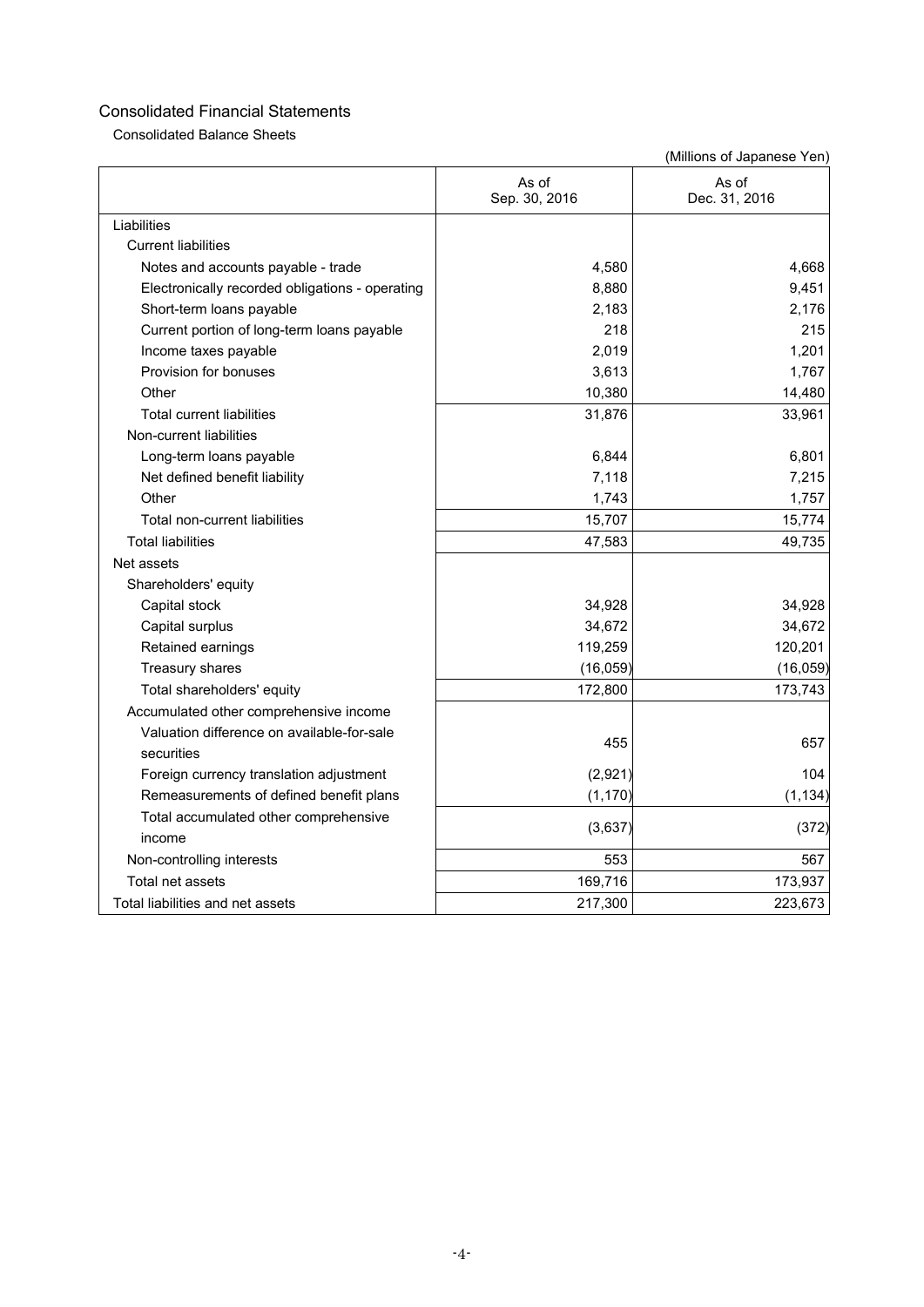Consolidated Statements of Income

|                                                  | Three months ended<br>Dec. 31, 2015 | Three months ended<br>Dec. 31, 2016 |
|--------------------------------------------------|-------------------------------------|-------------------------------------|
| Net sales                                        | 29,822                              | 29,981                              |
| Cost of sales                                    | 14,388                              | 15,288                              |
| Gross profit                                     | 15,433                              | 14,692                              |
| Selling, general and administrative expenses     | 10,410                              | 10,392                              |
| Operating income                                 | 5,023                               | 4,300                               |
| Non-operating income                             |                                     |                                     |
| Interest income                                  | 68                                  | 36                                  |
| Rent of real estate for investment               | 36                                  | 27                                  |
| Foreign exchange gains                           |                                     | 370                                 |
| Share of profit of entities accounted for using  | 25                                  | 31                                  |
| equity method                                    |                                     |                                     |
| Other                                            | 90                                  | 66                                  |
| Total non-operating income                       | 220                                 | 533                                 |
| Non-operating expenses                           |                                     |                                     |
| Interest expenses                                | 24                                  | 28                                  |
| Rent expenses on real estates                    | 18                                  | 15                                  |
| Foreign exchange losses                          | 110                                 |                                     |
| Other                                            | 8                                   | 13                                  |
| Total non-operating expenses                     | 161                                 | 57                                  |
| Ordinary income                                  | 5,082                               | 4,775                               |
| Extraordinary income                             |                                     |                                     |
| Gain on sales of non-current assets              | 26                                  | 8                                   |
| Gain on sales of investment securities           |                                     | 0                                   |
| Total extraordinary income                       | 26                                  | 8                                   |
| <b>Extraordinary losses</b>                      |                                     |                                     |
| Loss on sales of non-current assets              | 0                                   | 5                                   |
| Loss on retirement of non-current assets         | 4                                   | 7                                   |
| Total extraordinary losses                       | 4                                   | 13                                  |
| Profit before income taxes                       | 5,104                               | 4,770                               |
| Income taxes                                     | 1,354                               | 1,126                               |
| Profit                                           | 3,750                               | 3,643                               |
| Profit attributable to non-controlling interests | 14                                  | 22                                  |
| Profit attributable to owners of parent          | 3,736                               | 3,621                               |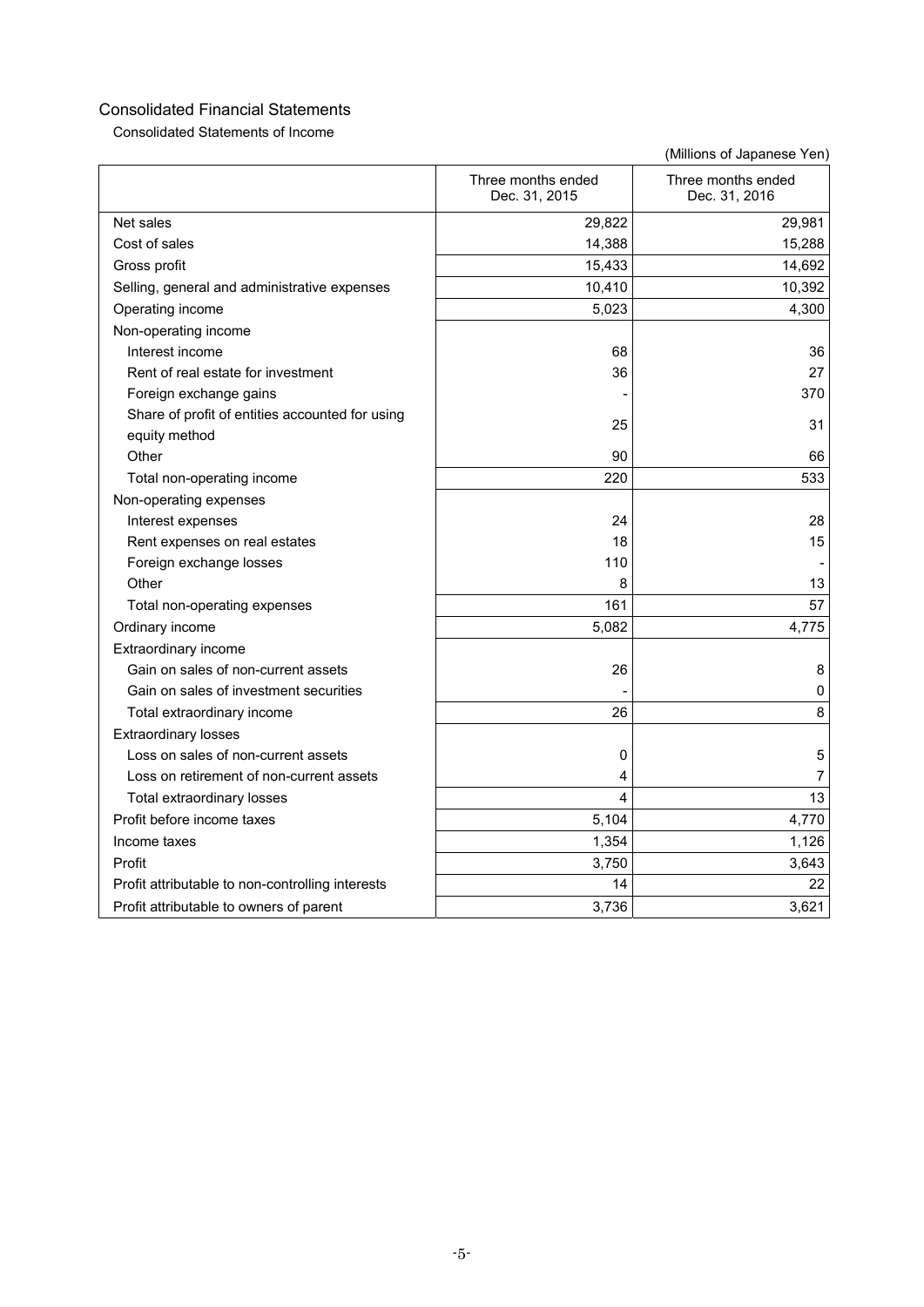Consolidated Statements of Comprehensive Income

|                                                                                      | Three months ended<br>Dec. 31, 2015 | Three months ended<br>Dec. 31, 2016 |
|--------------------------------------------------------------------------------------|-------------------------------------|-------------------------------------|
| Profit                                                                               | 3,750                               | 3,643                               |
| Other comprehensive income                                                           |                                     |                                     |
| Valuation difference on available-for-sale<br>securities                             | 80                                  | 201                                 |
| Foreign currency translation adjustment                                              | (531)                               | 3,022                               |
| Remeasurements of defined benefit plans, net of<br>tax                               | 90                                  | 36                                  |
| Share of other comprehensive income of entities<br>accounted for using equity method | (4)                                 | (3)                                 |
| Total other comprehensive income                                                     | (364)                               | 3,256                               |
| Comprehensive income                                                                 | 3,385                               | 6,900                               |
| Comprehensive income attributable to                                                 |                                     |                                     |
| Comprehensive income attributable to owners of                                       | 3,388                               | 6,885                               |
| parent                                                                               |                                     |                                     |
| Comprehensive income attributable to non-<br>controlling interests                   | (2)                                 | 14                                  |